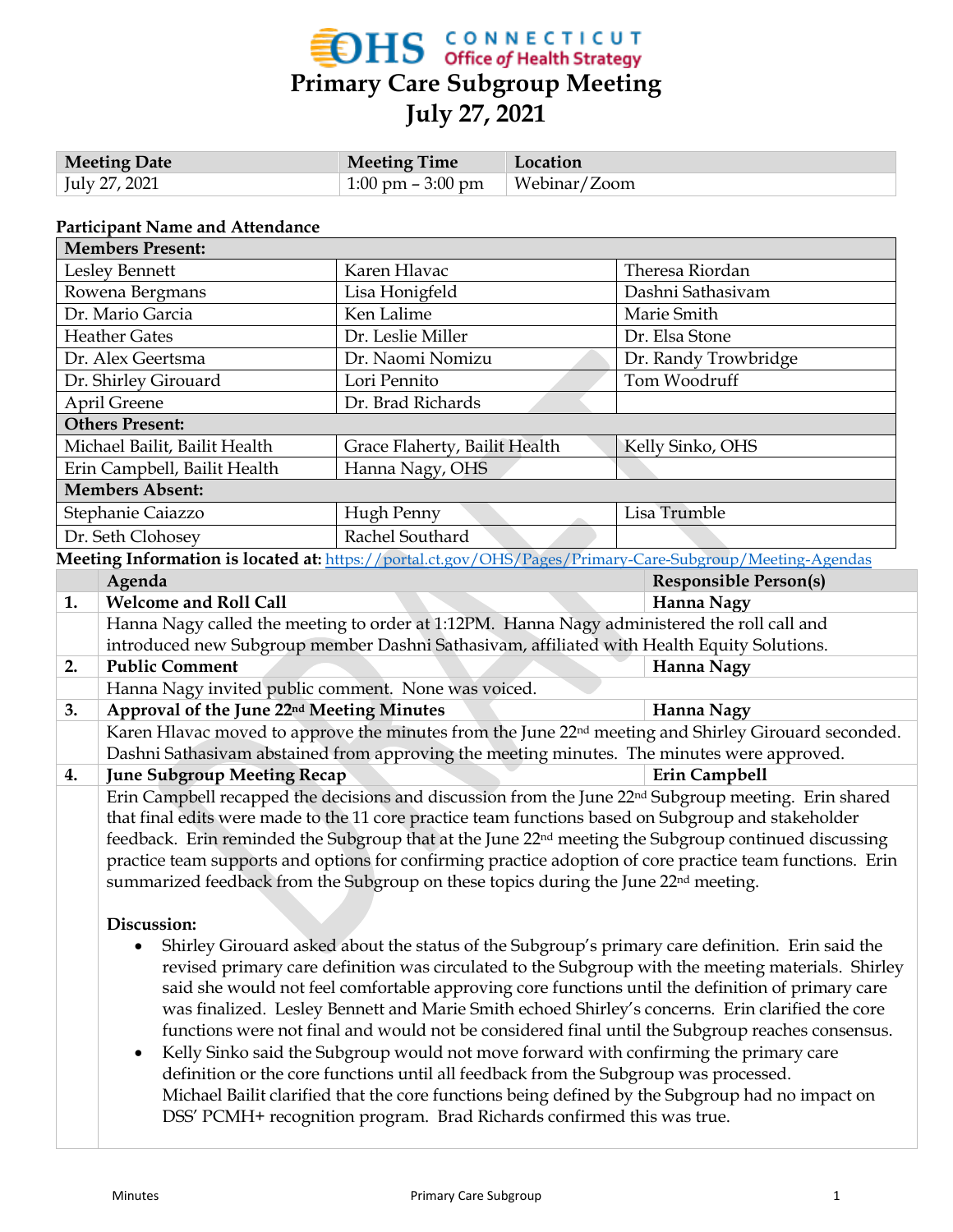**OHS** CONNECTICUT

**Primary Care Subgroup Meeting**

### **July 27, 2021**

### **5. Continuation of Roadmap Development Erin Campbell / Michael Bailit**

### **Practice Team Coaching and Learning Collaborative Proposals**

Erin Campbell presented revised proposals for practice team supports and the learning collaborative, explaining that the modifications were informed by Subgroup feedback:

- *1. Practice coaches are primarily provided by an OHS-contracted third party*
	- *a. Practice teams seeking enhanced payments are required to work with a practice coach*
	- *b. Some practice teams may receive coaching by a commercial insurer*
	- *c. The third party is funded by large commercial carriers on a pro rata basis*
- *2. A learning collaborative is provided by an OHS-contracted third party*
	- *a. Participation is voluntary and offered to all practices seeking or that have already obtained OHS recognition*
	- *b. The learning collaborative is contingent on state funding*

Erin asked for feedback from the Subgroup on the practice team coaching and learning collaborative proposals.

#### **Discussion:**

- Shirley Girouard (in the chat) disagreed with the sequence of the Subgroup meeting and reiterated that the primary care definition should be established before the Subgroup confirms the core functions.
- Alex Geertsma asked how practices would be assessed and advised against self-reporting. Erin said the Subgroup would address assessment and recognition of core function mastery later in the meeting.
- Shirley Girouard said that not every primary care practice needs a coach to meet the core criteria and practices should be allowed to collaborate with external supports and still demonstrate mastery of core practice functions. Michael Bailit agreed that some degree of flexibility should be allowed.
- Shirley Girouard expressed concern about the cost of practice coaches and how they would be financed. Erin clarified that the funding would be shared across commercial insurers. Michael asked Shirley what her preference would be for funding. Shirley suggested a grant rather than funding by taxpayer dollars or insurance premiums, and leveraging expertise from academic partners. Michael said foundations do not tend to fund this type of function and said there are three main options for funding: practices, payers, or taxpayers.
- April Greene asked about the intersection of the proposal with existing value-based arrangements and said the costs would be passed on to employers. Theresa Riordan echoed April Greene's comments and said payers would need more details about the structure and details of the proposal before they could assess the relationship of the proposal to existing insurer value-based arrangements.
- Alex Geertsma said that although there should be flexibility in practice coaching, there should also be uniformity on an agreed upon curriculum.
- Brad Richards supported the comments regarding value-based contracting, suggesting that insurers are currently engaging primary care practices in different ways, although not necessarily always in the form of practice coaching to support mastery of advanced primary care functions.
- Elsa Stone asked whether there would be an expectation of uniformity by insurers. Erin agreed uniformity would be necessary.
- Leslie Miller asked which practices the proposals were designed to serve, given many independent practices have joined hospitals or "gone concierge." Michael Bailit said the intent was to create options that would be applicable to both independent and hospital-based practices. Leslie Miller said the payment system should support practices and not make it more costly or administratively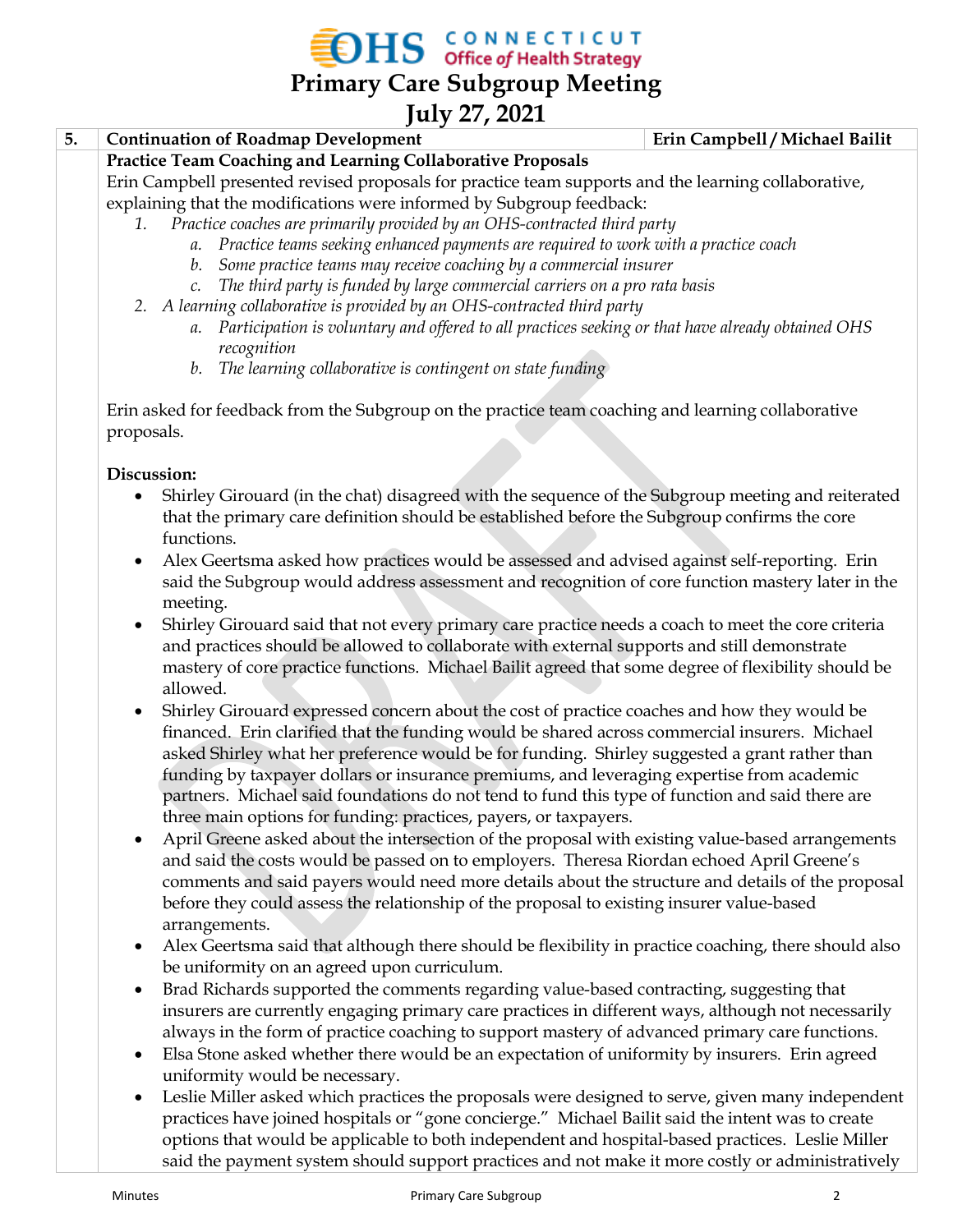# **OHS** CONNECTICUT **Primary Care Subgroup Meeting July 27, 2021**

burdensome for practices to care for patients. Michael reminded the Subgroup that the Governor's Executive Order called for doubling investment in primary care.

- Randy Trowbridge said the Subgroup should agree on the importance of centering patient needs and doubling the investment in practice care was a good starting point. Michael said disagreements among Subgroup members were inevitable. Shirley Girouard agreed that Subgroup members share an investment in patient needs. Leslie Miller said she had deep concerns about patient protection.
- Brad Richards said payment reform is a critical component of defining primary care and establishing core functions.
- Marie Smith (in the chat) noted that doubling money for primary care in Connecticut would lead to investment in better patient outcomes and better provider/team satisfaction.
- Michael summarized what he had heard at this point from the Subgroup:
	- o The Subgroup recommended allowing practices to use their own practice coach resources when they had such resources.
	- o The Subgroup requested an additional review and discussion of the practice team core functions.
	- o Insurers requested consideration of practice coaching in the context of existing value-based arrangements after the proposal was further defined.
- Michael invited Subgroup members to share feedback on the practice coaching and the learning collaborative proposals.
- Karen Hlavac said practices need coaching on very specific populations (e.g., patients with intellectual and developmental disabilities). Michael agreed and shared that DSS raised similar feedback, and that OHS was considering a modification to the core functions. Michael added that practice coaches could be trained on this skill and the learning collaborative curriculum could be delivered by subject matter experts.

### **Practice Team Recognition Program Proposal**

Erin Campbell shared a draft practice team recognition program proposal for group consideration:

- *Two pathways for practices to become OHS-recognized:*
	- *1. Practices currently recognized by NCQA as a PCMH, including all DSS PCMH+ recognized practices, qualify for recognition with some limited additional requirements.*
	- *2. Practices not recognized by NCQA, or that were NCQA-recognized but let the recognition relapse, can seek recognition from OHS.*
- *Requirement to renew OHS recognition every two years*
- *Practices may opt out of the OHS recognition process and forego enhanced payments specified by the primary care spend target*

Erin reiterated that the practice team recognition program proposal would not impact the DSS PCMH+ program. Erin asked for the Subgroup's feedback and reactions.

### **Discussion:**

- Alex Geertsma said the Subgroup could address Karen Hlavac's concerns about specific population needs by adding detail to core functions 4 and 5 and said practices should be expected to expand what has traditionally been done for vulnerable populations (e.g., behavioral health, intellectual and developmental disabilities). Lisa Honigfeld agreed with Alex and said the core functions needed more specificity and clear criteria.
- Shirley Girouard said she was concerned about whether the Subgroup had enough stakeholders representing vulnerable populations such as the elderly and racial minorities. Erin explained that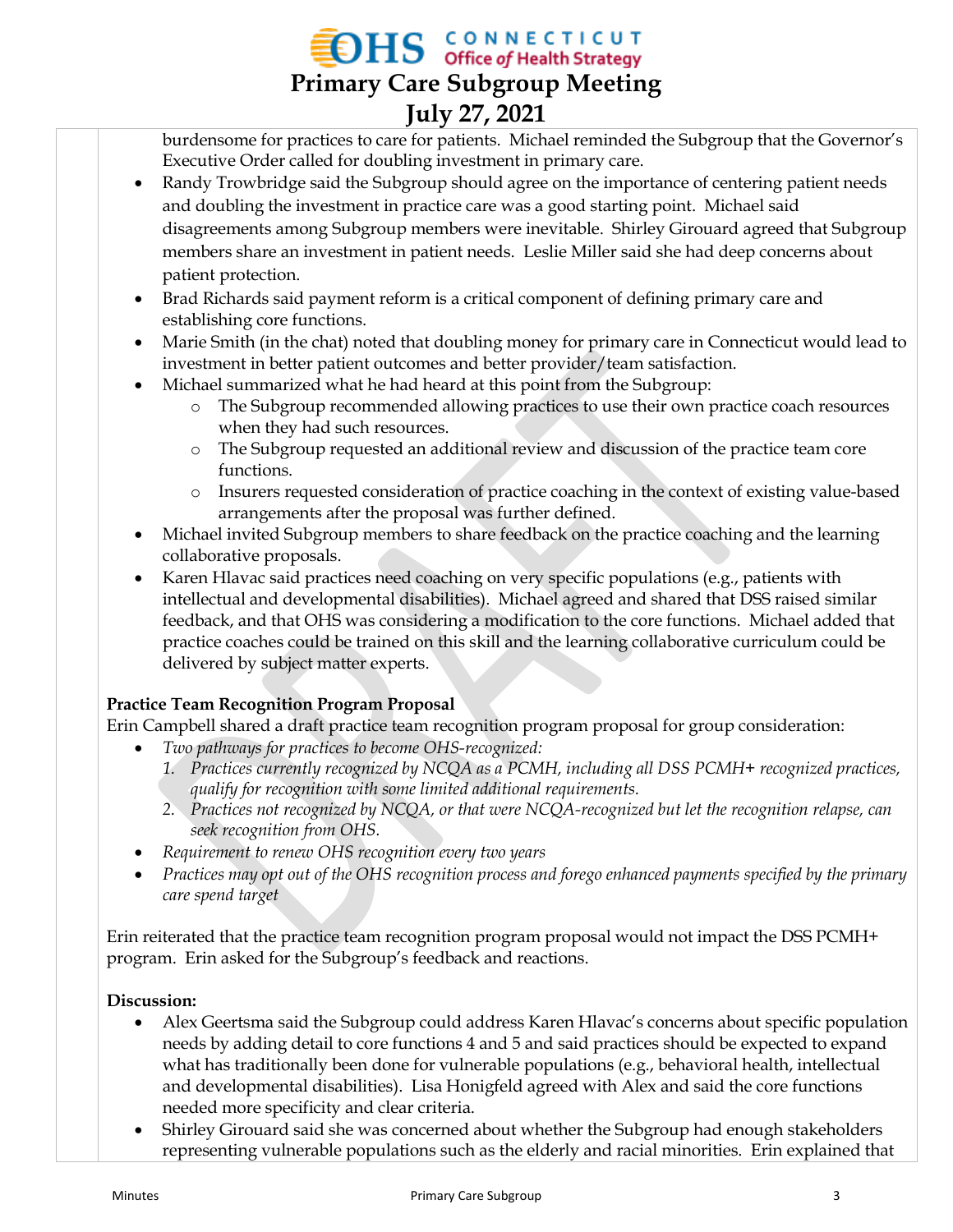# **OHS** CONNECTICUT **Primary Care Subgroup Meeting July 27, 2021**

OHS has been working with its Consumer Advisory Council to identify additional groups with which to engage in the primary care roadmap. Alex Geertsma suggested reaching out to the patients on the DPH Medical Home Advisory Counsel.

#### **Primary Payment Model Proposal**

Michael began introducing a proposed primary care payment model for the Subgroup's consideration. He explained that it was informed by interviews with a broad array of primary care practice organizations and payers. Shirley Girouard expressed concern about discussing payment models without first agreeing on a definition of primary care and several Subgroup members agreed. Alex Geertsma requested the Subgroup begin the conversation about payment models and several other Subgroup members agreed. Michael agreed to introduce the payment model conversation but said the Subgroup would wait to make any substantive decisions until a later meeting.

Michael explained that today primary care practices are largely paid on a fee-for-service basis, potentially with some additional payments for quality improvement after the performance period. Michael said practices in ACO arrangements may also get infrastructure support payments for care management and care coordination. Michael mentioned that COVID-19 saw a decrease in primary care spending because of a decrease in visits, which generated an interest (among some, but not all practices) in receiving payment before, not after, a service is delivered, and on a per-person basis.

Michael summarized the potential benefits to primary care practices of a prospective payment model, in that it offers flexibility, allows for different care modalities, provides a predictable cash flow, and does not transfer significant financial risk to the practice.

Michael presented the proposed primary care payment model for Subgroup consideration:

- *1. Primary care practices may opt to receive either:*
	- *a. prospective per capita payments for most primary care payments in lieu of FFS payments, regardless of the services delivered during the year to the practice's defined patient panel, with a substantial quality incentive payment opportunity, or*
	- *b. fee-for-service payments consistent with current practice.*
- *2. Insurers can elect to enhance payments to practices however they like in order to hit the primary care spend target; the mode is not specified in OHS' draft proposal.*

Michael added that OHS has identified proposed parameters for prospective payment implementation, but he would not be reviewing them until the next meeting due to time limitations.

#### **Discussion:**

- Shirley Girouard asked what the enhanced payment would be for under the proposed model and said patient mix should drive how practices are paid. Michael agreed that patient mix should influence payment levels and noted the FFS system fails to do so. Michael said OHS' proposed parameters for prospective payment address risk adjustment so more money is being paid to practices who may need more for patients with more complex needs.
- Lisa Honigfeld asked why the model addressed provider performance instead of patient outcomes. Michael clarified that he used the term "performance" to include "outcomes" and other performance measures. He added that the proposed OHS parameters for prospective payment included a common measure set to be used across insurers with a limited number of measures and, to the extent feasible, it would emphasize outcome measures. Lisa suggested focusing on getting more value from pediatric primary care in addition to paying more for it.